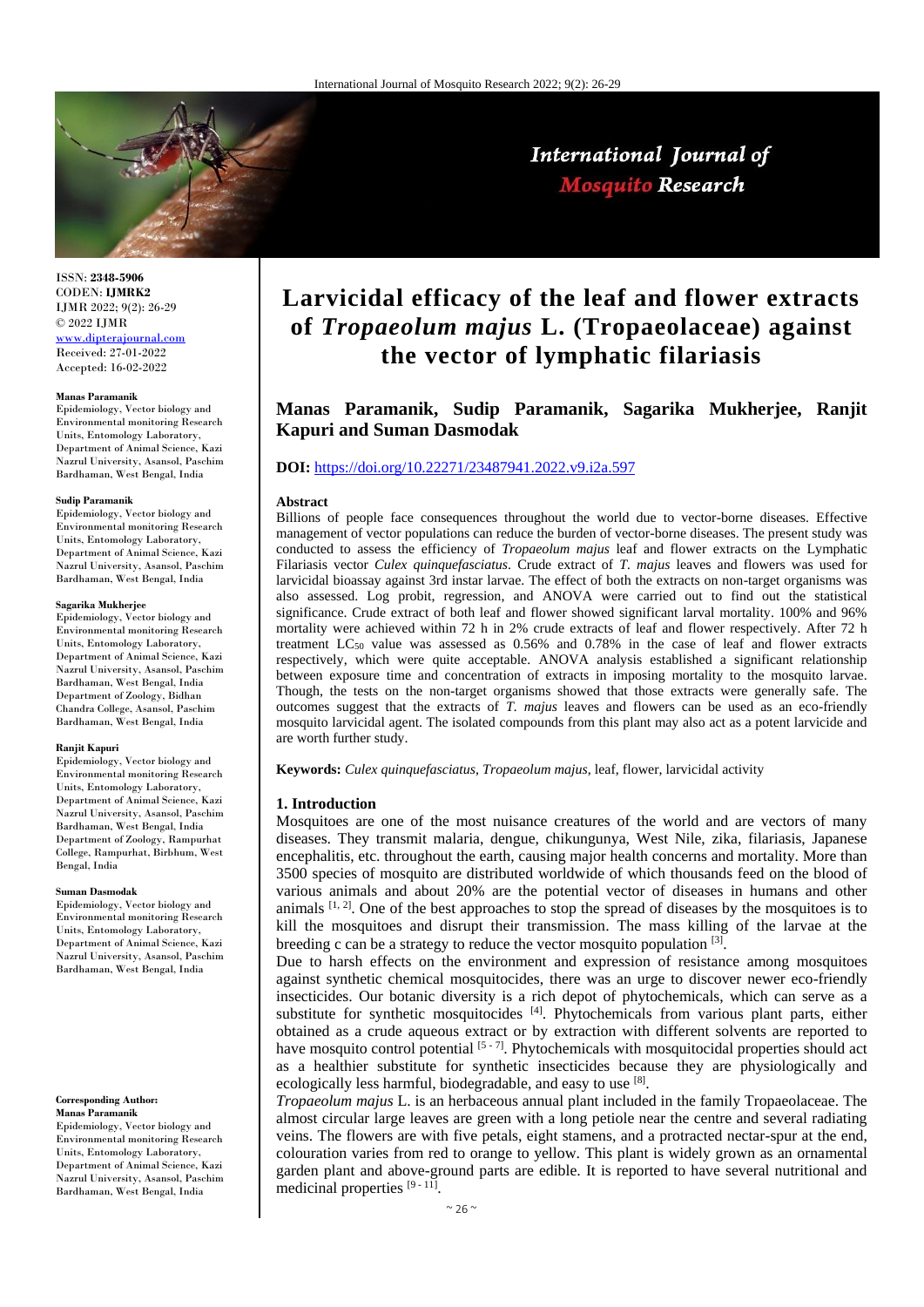*Culex quinquefasciatus* (Diptera) is an anthropophilic tropical mosquito species and in many parts of the world, they are a well-established vector of Lymphatic Filariasis<sup>[12, 13]</sup>. The object of the present study is to evaluate the crude extract of leaves and flowers of *T. majus* as a potential mosquito larvicide.

## **2. Materials and methods**

#### **2.1 Collection of plant materials**

Fresh matured green leaves and flowers of *T. majus* were collected in January 2022, randomly from the gardens of Raniganj-Asansol (23.6234°N, 87.1143°E), West Bengal, India.

### **2.2 Rearing of test Mosquitoes**

Larvae of *Cx. quinquefasciatus* for the bioassay were taken from the stock of the mosquito colony kept at the Epidemiology, vector biology, and environmental monitoring research unit, department of Animal Science, Kazi Nazrul University, West Bengal, India. The colony was well protected from insecticides, pathogens, and other harmful agents. The relative humidity was maintained at 80~85%, temperature at  $27\pm2$  °C, and a photoperiod of 13:11 (light: dark cycles). The larvae were provided with a diet of Brewer yeast, dog biscuits, and algae in the ratio of  $3:1:1$  <sup>[14]</sup>.

## **2.3 Preparation of crude extract**

Leaves and flowers were washed carefully with distilled water and wiped on paper towels. Leaves and flowers were grounded with a mechanical grinder separately to produce juice. The juices were filtered by Whatman No. 1 filter paper. Filtrates obtained were preserved in the freezer at 4°C and used as a stock solution (100% concentration) in bioassays later. For the experiments, distilled water was added to the stock solution to prepare the required concentrations (0.5%, 1%, 1.5%, and 2.0%).

### **2.4 Dose-response larvicidal bioassay**

Protocol of World Health Organization (WHO) <sup>15</sup> was followed for the larvicidal assays with suitable modifications. 100 ml crude extracts of four different concentrations (0.5% to 2%) were taken in 150 ml volume sterilized glass Petri dishes. Twenty-five 3rd instar larvae of *Cx. quinquefasciatus* were introduced to respective dishes separately. Each experimentation was carried out in triplicate. A control set with water (without any extract) was also carried out. During

the experiments, the relative humidity was  $85\pm2\%$ , temperature  $28\pm2$  °C, and photoperiod 13:11 (light: dark). After 24, 48, and 72 h exposure the number of dead larvae was recorded. The larvae were considered dead when they remained unmoved on probing.

## **2.5 Assessing the effect on the non-target population**

Chironomid larvae share a similar habitat with mosquitoes and are hence selected as the non-target organisms for testing the consequence of phytochemicals under trial. Non-target organisms were exposed to a concentration equal to  $LC_{50}$ value (72 h of post-exposure) of  $3<sup>rd</sup>$  instar *Cx*. *quinquefasciatus* larvae to observe the abnormal activities or death, if any.

Available data were subjected to appropriate statistical analyses [16 - 18].

## **3. Results**

The crude extract of leaves and flowers of *T. majus* showed notable mortality against 3rd instar larvae of *Cx. quinquefasciatus*. After 72 h of exposure, in the crude extract of leaves 54.00%, 72.00%, 94.67%, and 100% mortality was observed in 0.5%, 1%, 1.5%, and 2% concentration respectively. Whereas after 72 h of exposure, in the crude extract of flowers, 28.00%, 61.33%, 74.67%, and 96.00% mortality was observed in 0.5%, 1%, 1.5%, and 2% concentration respectively (Table 1).

Probit analyses of mortality rates of crude extracts of *T. majus* show  $LC_{50}$  and  $LC_{90}$  values as 1.19% and 7.27% in leaf extract and 1.97% and 8.48% in flower extract respectively against 3rd instars larvae within 24 h of exposure. Whare as after 72 h of exposure the calculated values of  $LC_{50}$  and  $LC_{90}$ were as lower as 0.56% and 1.06% for leaf extract and 0.78% and 1.8% for flower extract. Results of regression analysis revealed that the mortality rates (Y) were positively correlated with the concentration (X) having a Regression co-efficient value close to one in both leaf and flower extracts (Table 2). Analysis of variance (ANOVA) revealed that the mortality rates of larvae were significantly influenced by the time and concentrations in both the leave (Table 3) and flower (Table 4) extracts tested. When interactions of the two factors (concentration and time) were taken into the account, no significant difference was noticed.

No abnormality and mortality were detected in the tested nontarget organism.

| <b>Plant Parts</b> | Concentration $(\% )$ | Percentage Mortality $(\pm SE)$ |                  |                   |  |
|--------------------|-----------------------|---------------------------------|------------------|-------------------|--|
|                    |                       | 24 <sub>h</sub>                 | 48 h             | 72 h              |  |
| Leaf               | 0.5                   | $30.67 \pm 0.67$                | $44.00 \pm 0.58$ | $54.00 \pm 0.67$  |  |
|                    | 1.0                   | $37.33 \pm 0.88$                | $58.67 \pm 0.67$ | $72.00 \pm 0.58$  |  |
|                    | 1.5                   | $54.67 \pm 0.67$                | $81.33 \pm 0.33$ | $94.67 \pm 0.88$  |  |
|                    | 2.0                   | $69.33 \pm 0.67$                | $94.67 \pm 1.33$ | $100.00 \pm 0.00$ |  |
|                    | Control               | 0.00                            | 0.00             | 0.00              |  |
| Flower             | 0.5                   | $13.33 \pm 0.67$                | $22.67 \pm 0.88$ | $28.00 \pm 1.00$  |  |
|                    | 1.0                   | $22.67 \pm 0.88$                | $46.67 \pm 0.88$ | $61.33 \pm 0.88$  |  |
|                    | 1.5                   | $41.33 \pm 0.88$                | $68.00 \pm 1.00$ | $74.67 \pm 1.33$  |  |
|                    | 2.0                   | $53.33 \pm 1.20$                | $80.00 \pm 0.58$ | $96.00 \pm 0.58$  |  |
|                    | Control               | 0.00                            | 0.00             | 0.00              |  |

**Table 1:** Mortality of 3rd instars *Culex quinquefasciatus* larvae against the crude extract of *Tropaeolum majus* leaves and flowers.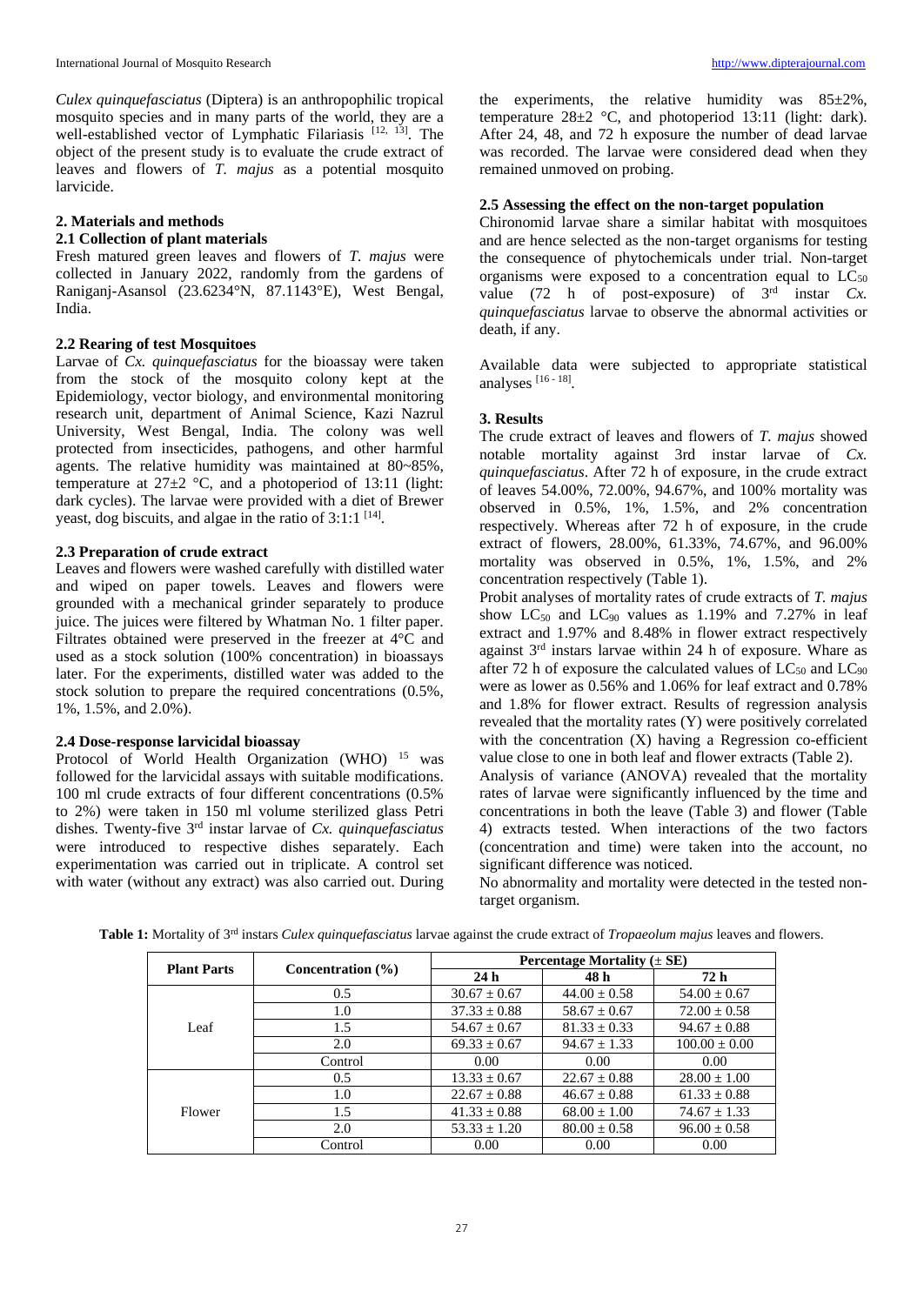**Table 2:** Assessment of LC<sub>50</sub> and LC<sub>90</sub> values of crude extract of *T. majus* leaves and flowers by log-probit and regression analysis.

| <b>Plant Parts</b> | <b>Period of Exposure</b> | $LC_{50}$ (%) | $LC_{90}$ (%) | <b>Regression Equation</b> | $\mathbb{R}^2$ value |
|--------------------|---------------------------|---------------|---------------|----------------------------|----------------------|
| Leaf               | 24h                       | 1.19          | 7.27          | $y = 1.627x + 4.878$       | 0.879                |
|                    | 48 h                      | 0.56          | 1.85          | $y = 2.833x + 5.525$       | 0.887                |
|                    | 72 h                      | 0.56          | 1.06          | $y = 4.598x + 6.158$       | 0.833                |
| Flower             | 24h                       | 1.97          | 8.48          | $y = 2.018x + 4.406$       | 0.964                |
|                    | 48 h                      | 0.99          | 3.05          | $y = 2.625x + 5.007$       | 0.992                |
|                    | 72 h                      | 0.78          | 1.8           | $y = 3.550x + 5.374$       | 0.92                 |

**Table 3:** Two-way ANOVA analysis using Concentrations (Leaf extract) and Hours as the parameters.

| <b>Source of Variation</b> |    | <b>Sum of Squares</b> | <b>Mean Squares</b> | <b>F</b> value | <b>P-value</b> |
|----------------------------|----|-----------------------|---------------------|----------------|----------------|
| Concentration $(C)$        |    | 9275.625              | 843.239             | 66.571         | 0.000          |
| Hours $(H)$                |    | 75466.125             | 75466.125           | 5957.852       | 0.000          |
| $C*H$                      |    | 8575.625              | 779.602             | 61.548         | 0.000          |
| Within                     | 48 | 608                   | 12.667              |                |                |
| Total                      | 71 | 93925.375             |                     |                |                |

**Table 4:** Two-way ANOVA analysis using Concentrations (Flower extract) and Hours as the parameters.

| <b>Source of Variation</b> |    | <b>Sum of Squares</b> | <b>Mean Squares</b> | <b>F</b> value | <b>P-value</b> |
|----------------------------|----|-----------------------|---------------------|----------------|----------------|
| Concentration (C)          |    | 11654.958             | 1059.542            | 51.825         | 0.000          |
| Hours $(H)$                |    | 43956.125             | 43956.125           | 2150.028       | 0.000          |
| $C*H$                      |    | 10830.958             | 984.633             | 48.161         | 0.000          |
| Within                     | 48 | 981.333               | 20.444              |                |                |
| Total                      | 71 | 67423.375             |                     |                |                |



**Fig 1:** Mortality of 3rd instars *Cx. quinquefasciatus* larvae against the crude extracts of *T. majus* leaf and flower.

#### **4. Discussion**

Plants generate various secondary metabolites in their body in order to defend against predators which could be used as mosquito larvicidal agents. These bioactive compounds can be used as a substitute for synthetic insecticides as they are biodegradable, comparatively safe, low-cost, and often readily available all over the globe  $[19]$ . The larvicidal action of the plant extracts may be due to alkaloids, flavonoids, polyphenols, steroids, terpenoids, etc. synthesized to a variable extent in different parts of plants [20]. The strategy of using phytochemicals for mosquito control has opened up novel prospects for large-scale extraction of phytochemicals. Screening of available plants for mosquitocidal efficacy is the first step in this regard. The present study assessed the toxicity of crude extracts of leaves and flowers of *T. majus* against 3rd instars larvae of *Cx. quinquefasciatus*.

Crude extract from different parts of plants was shown to

have mosquito larvicidal activity which was due to the presence of secondary metabolites  $[5, 21]$ . This is the first-ever toxicity report of extracts of leaves and flowers of *T. majus* against mosquito larvae. At a 2% concentration, 100% death was detected in the 3rd instar larvae of *Cx. quinquefasciatus* in crude leaf extract while crude flower extract showed 96% mortality within 72 h (Fig 1). One or more of the bioactive compounds or synergetic effects of the bioactive compounds present in the leaf and flower of *T. majus* may be responsible for larval mortality.

#### **5 Conclusion**

Reduction and elimination of the problem of vector-borne diseases are essential at the present time. Currently, WHO (2017) emphasizes a flexible vector management approach that may be developed locally with locally available resources beyond the use of only available control interventions [22]. The